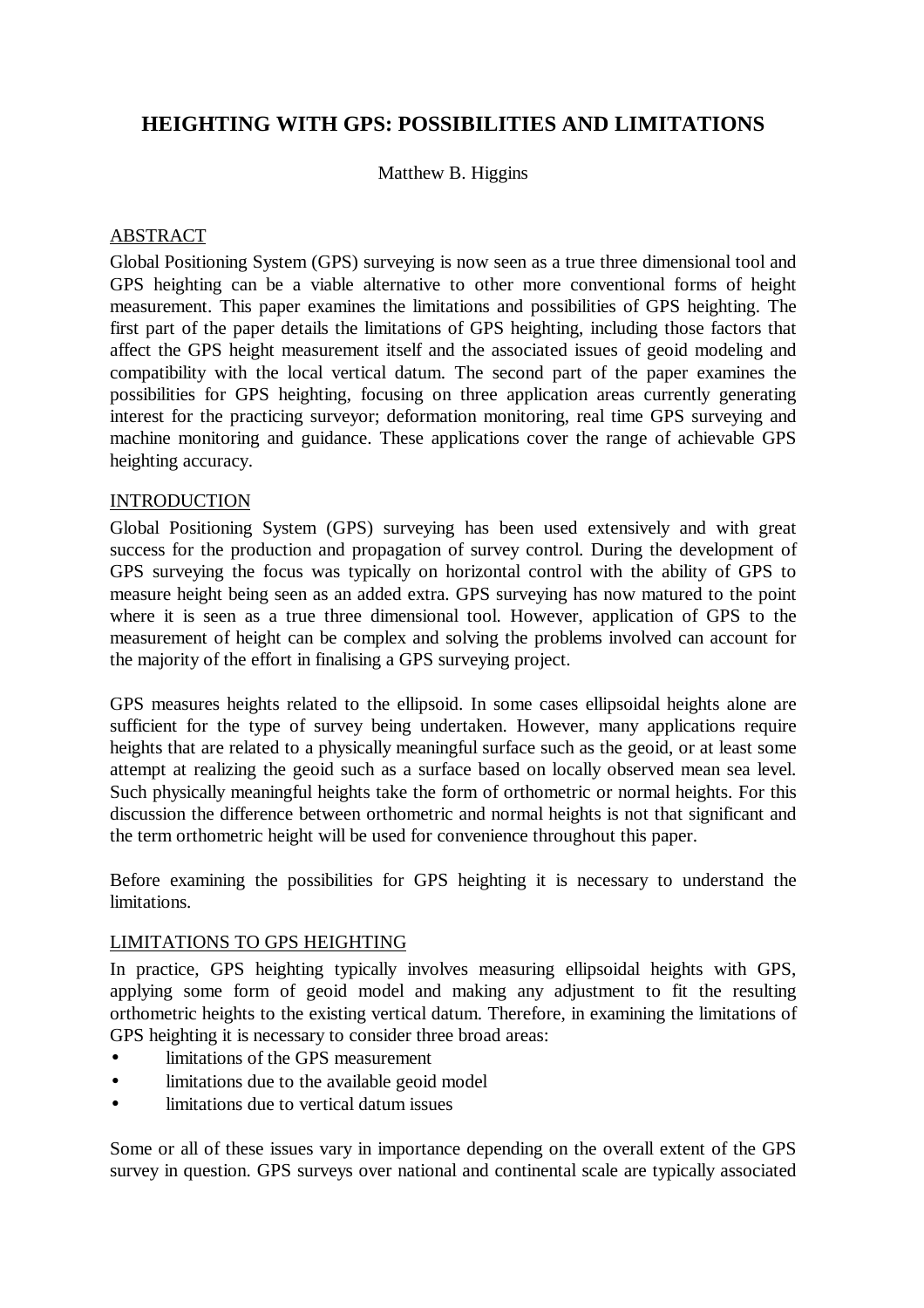with datum level geodetic operations and need to consider many more issues than day to day surveys which extend over a few kilometres or less. In considering limitations to GPS heighting, this paper will attempt to highlight when the scale of the project is relevant.

### Limitations of the GPS measurement

Obviously, the first limitation in GPS heighting is the quality of the GPS solutions used to obtain a height. Three broad categories of GPS observation types are possible:

- Point Positioning which is the stand alone navigation mode for which GPS was designed;
- Differential GPS (DGPS) which uses a differential correction approach but which is primarily based on pseudo range measurements and
- GPS Surveying using a differential approach but primarily based on measurement of the phase of the GPS signals.

While DGPS and even Point Positioning may be useful for producing heights in certain applications, the term GPS Heighting is typically taken to refer to the use of phase measurement techniques that can be grouped under the broad heading of GPS Surveying. This paper concentrates on heighting using these higher precision GPS Surveying techniques.

Within GPS Surveying, an overall consideration is whether the phase ambiguities have been resolved to integer values. Ambiguity resolution affects all three dimensions, not only height. For the measurement techniques known as *Rapid Static* and *Real Time Kinematic (RTK)*, which are used for shorter baselines, ambiguity resolution is a prerequisite and should be achieved for most day to day GPS surveying applications. It is important to realise that RTK uses the smallest possible amount of data and even the best algorithms sometimes resolve the ambiguities incorrectly. To avoid such errors, which can reach the metre level, it is important to build redundancy into a survey by, for example, occupying stations more than once.

Two aspects that can affect the overall quality of the baseline solution are errors in the ephemeris or in the starting coordinates used in the processing. The effect of these can reach several parts per million and apply to all three dimensions. Assuming that the broadcast ephemeris quality remains as high as in recent times, its effect will be minimal for most applications over short baselines. However, it should be noted that obtaining a WGS84 three-dimensional starting position of a reasonable quality (say +/- 10m or better) could be more problematic in some areas of the world.

Another error source to consider is multi-path. Reflective surfaces can mean that some of the signal reaching the antenna does not travel on a direct path from the satellite. The effects of multi-path can reach the decimetre level in three dimensions. Observation over time to allow the satellite geometry to change sufficiently enables the effect of multi-path to be reduced through averaging. However, with the short observation times typical of the Rapid Static and RTK techniques in common use, it is necessary to pay attention to this issue. While modern hardware and software designs include various ways of reducing the effects of multi-path, even over short observation times, it is important to choose stations so as to reduce the likelihood of multi-path and build redundancy into the survey to enable detection of any remaining effect.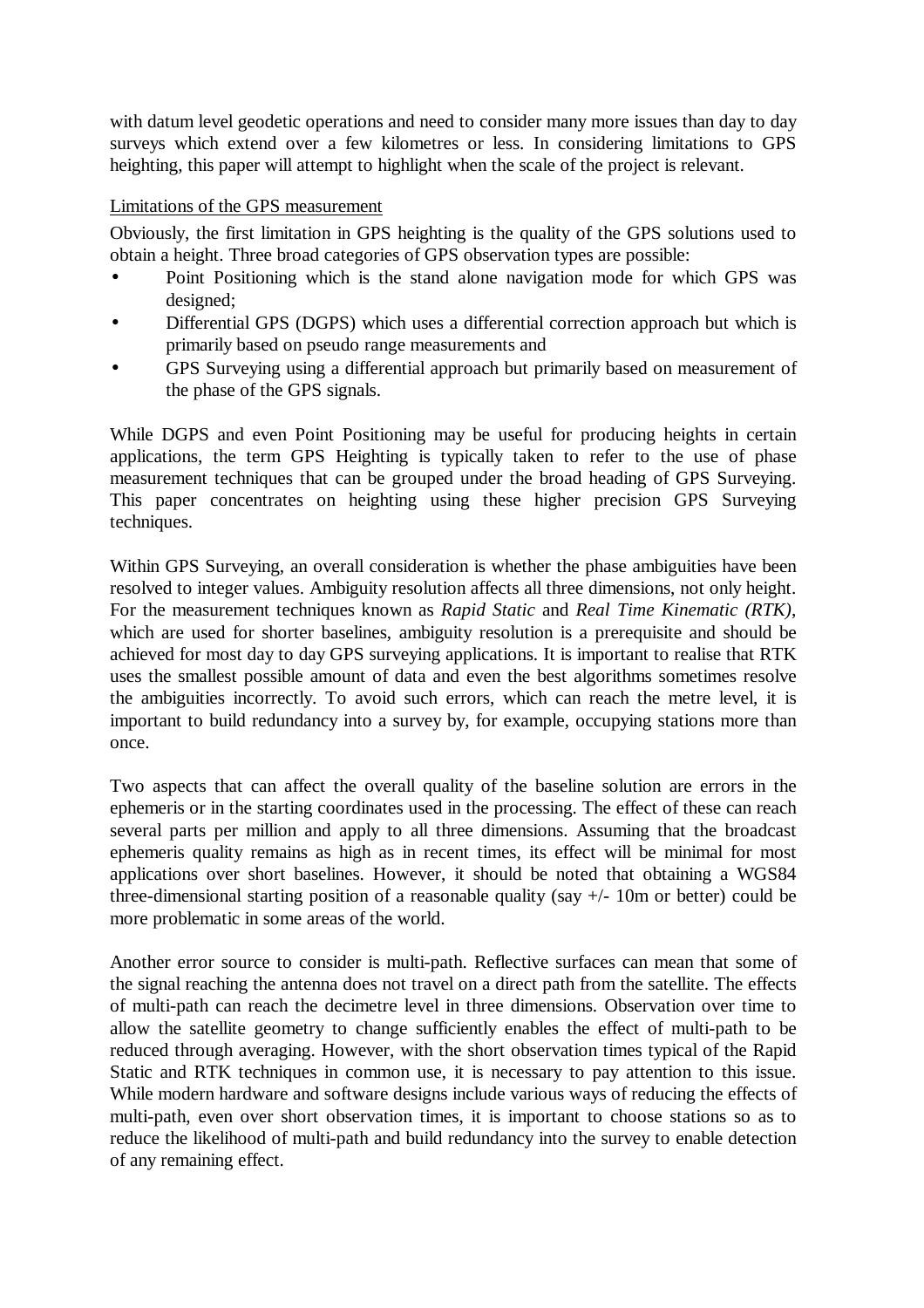Atmospheric delay is another issue to be considered. For a short baseline one can reasonably assume that the radio signals measured by both receivers pass through the same part of the atmosphere. However, as baseline length increases that assumption begins to break down and atmospheric effects need more consideration. Two components of the atmosphere are relevant, the ionosphere and the troposphere.

Problems due to the upper atmospheric layer known as the ionosphere can affect all three dimensions and become significant on lines longer than, say 20km. For such longer baselines, processing software is able to take advantage of the fact that the ionospheric effect is related to the frequency of the signal and dual frequency measurements can be used to remove most of the effect. The effect of the ionosphere is greater near the poles and the geomagnetic equator and varies over time in association with solar disturbance cycles. Therefore, it should be noted that for certain areas and certain times the ionospheric effect can be significant, even over short baselines.

The effect of the troposphere is particularly significant for height measurement. Unlike the ionosphere, tropospheric delay cannot be mitigated using dual frequency measurement. Furthermore, the GPS signal can be delayed due to both the dry and wet components of the troposphere. Most GPS processing includes models to account for the dry component of the troposphere. However, it is difficult to model the wet component given its greater variability and estimating the wet delay as part of the overall baseline estimation process is the best approach.

Over longer baselines (say 100km or more) it is typical for many hours of GPS data to be observed and the high level of redundant data allows for the tropospheric delay to be estimated at regular intervals through the data set (e.g. one delay each hour). For such long baselines, ignoring the tropospheric delay can cause a height error of several centimetres (see, for example, Dodson et al, 1996).

For many day to day surveys, the baselines are typically quite short and the effect of the troposphere is less significant. Also the data observation times are short meaning that less data is available to estimate the delay even if it were significant. Generally speaking, such surveys can simply use the software model for the dry component and the remaining effect will not be significant. However, it should also be noted that the tropospheric effect could be significant when there is a significant change in height between the ends of the baseline. For steep baselines, even when relatively short, there may be situations where longer observation time and estimating the delay may be warranted.

Tidal phenomena may be significant for GPS heighting in certain circumstances. These include the earth tide and the ocean tide's variable loading of the crust in and adjacent to the coastal zone. While not usually significant for day to day GPS surveying over short baselines, there can be significant differential effects for baselines of 100km and longer; amounting to centimetre level errors in height. Some software packages enable modeling of these tidal effects for those situations when they are significant.

The other major source of error for GPS heighting involves the antenna. The first and most obvious problem is that the height of the antenna above the survey mark must be correctly measured. Many RTK systems use a pole for the roving antenna to decrease occupation time compared to tripod usage. An advantage of this for heighting is that the fixed height of the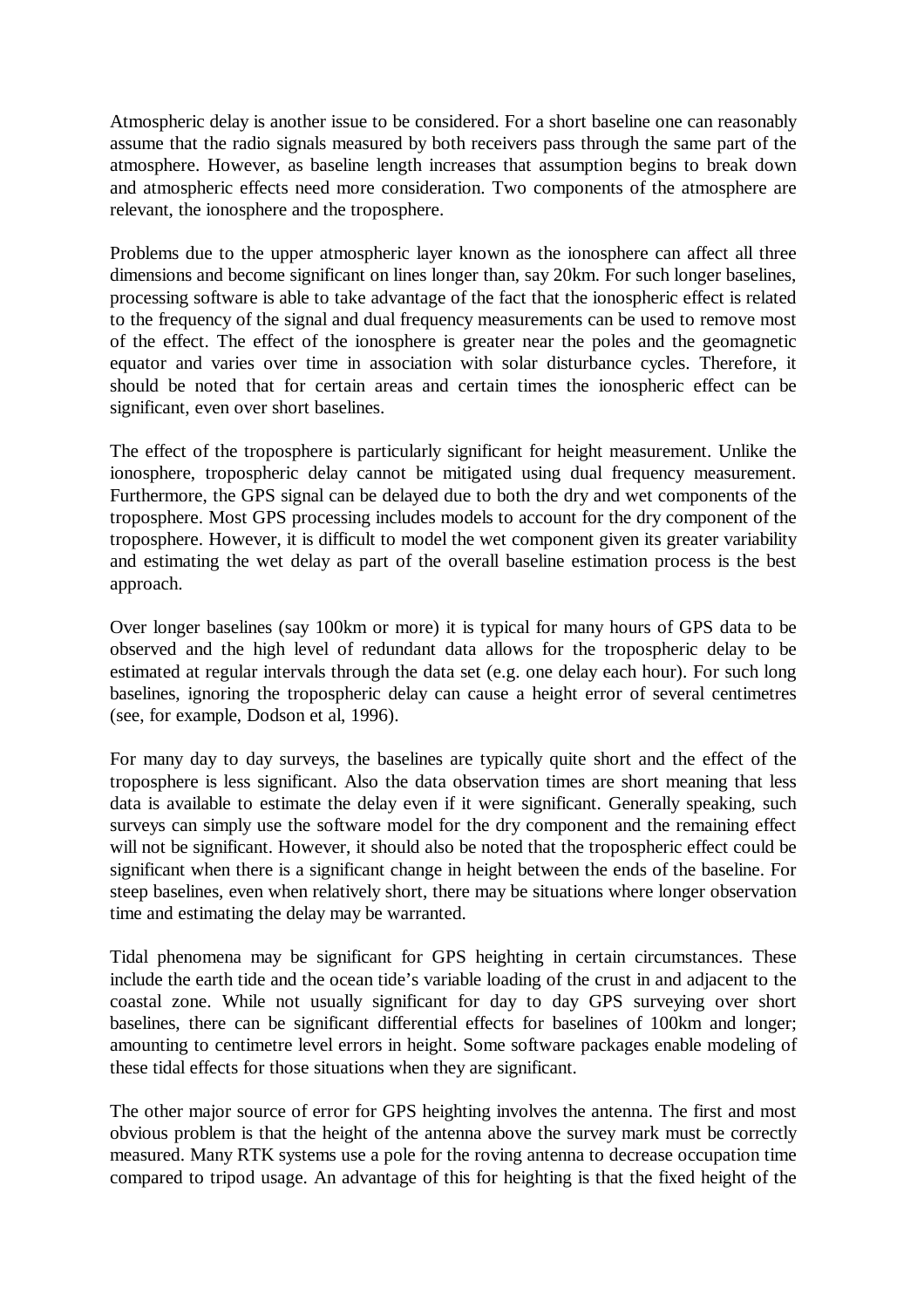pole minimises the possibility of incorrect antenna heights. When variable height tripods are used it is important to have a field routine for checking the height measurement at each station. Use of a slant height (to the outside of the ground plane) and comparison to the vertically measured height is a technique in common usage. Measurement in both metric and imperial units is another approach.

A less obvious antenna issue arises when various antenna types are mixed in the same survey. The problem with antenna mixing is that different antenna may have their effective antenna phase centre (also called the electrical centre) in different positions. This effect can be most significant in the height component and can reach values of several centimetres. The International GPS for Geodynamics Service (IGS) has had to address this issue to account for the many types of antennae used at its various permanent tracking stations. Antenna models are available and they can be applied in some software packages to mitigate the effects of antenna mixing (see Mader and MacKay, 1996).

Most GPS surveying applications use receivers and antennae that are all from the same manufacturer and this problem is minimised. However, there may be situations where a survey mixes antennae that have significantly different characteristics and surveyors need to be aware of this issue. One situation where this could arise is when using data from a base station run by another organisation. At present such a possibility is limited mainly to post processed applications but the increasing popularity of RTK along with adoption of standard RTK data formats is likely to lead to mixing of receiver and antenna types from different manufacturers, even in RTK surveying. For such situations antenna modeling will need to be addressed to ensure reliable height measurement.

# Accuracy of GPS measurement for Height

Despite all of the issues outlined above, the *bottom line* for the practicing GPS surveyor is what can be achieved using typical Rapid Static and RTK approaches? A pragmatic approach to answering that question is to look at the accuracy claims of manufacturers. A quick scan of product brochures or information on web sites of a number of manufacturers led to the following:

- Leica state baseline rms values for their new SR530 for real time static of 5mm + 2ppm and real time stop  $\&$  go and kinematic of 10mm + 2ppm. No differentiation is made between horizonatal and vertical accuracies.
- Ashtech produce a RTK system that uses both GPS and the Russian GLONASS systems and measures single frequency data from both systems. The stated vertical accuracy for the GG-RTK system is 1cm +1ppm at 1 sigma.
- Javad Positioning Systems make a general statement of 1mm + 1ppm for dual frequency and  $2mm + 2ppm$  for single frequency.
- Trimble gives a quite comprehensive outline in the data sheet for their 4800 GPS Total Station product (summarised in the following Table). While not specifically stated, it would appear that these are 1 sigma values. Note that the term *fast static* used by Trimble and the term *rapid static* used in this paper are the same. Also note that for RTK the stated accuracy varies according to the update rate used (1Hz is a rate of 1 update per second and 5Hz equals 5 per second).

| Mode                          | Accuracv                | <b>Latency</b> |
|-------------------------------|-------------------------|----------------|
| <b>Static and Fast Static</b> | $5mm + 1ppm$ Horizontal |                |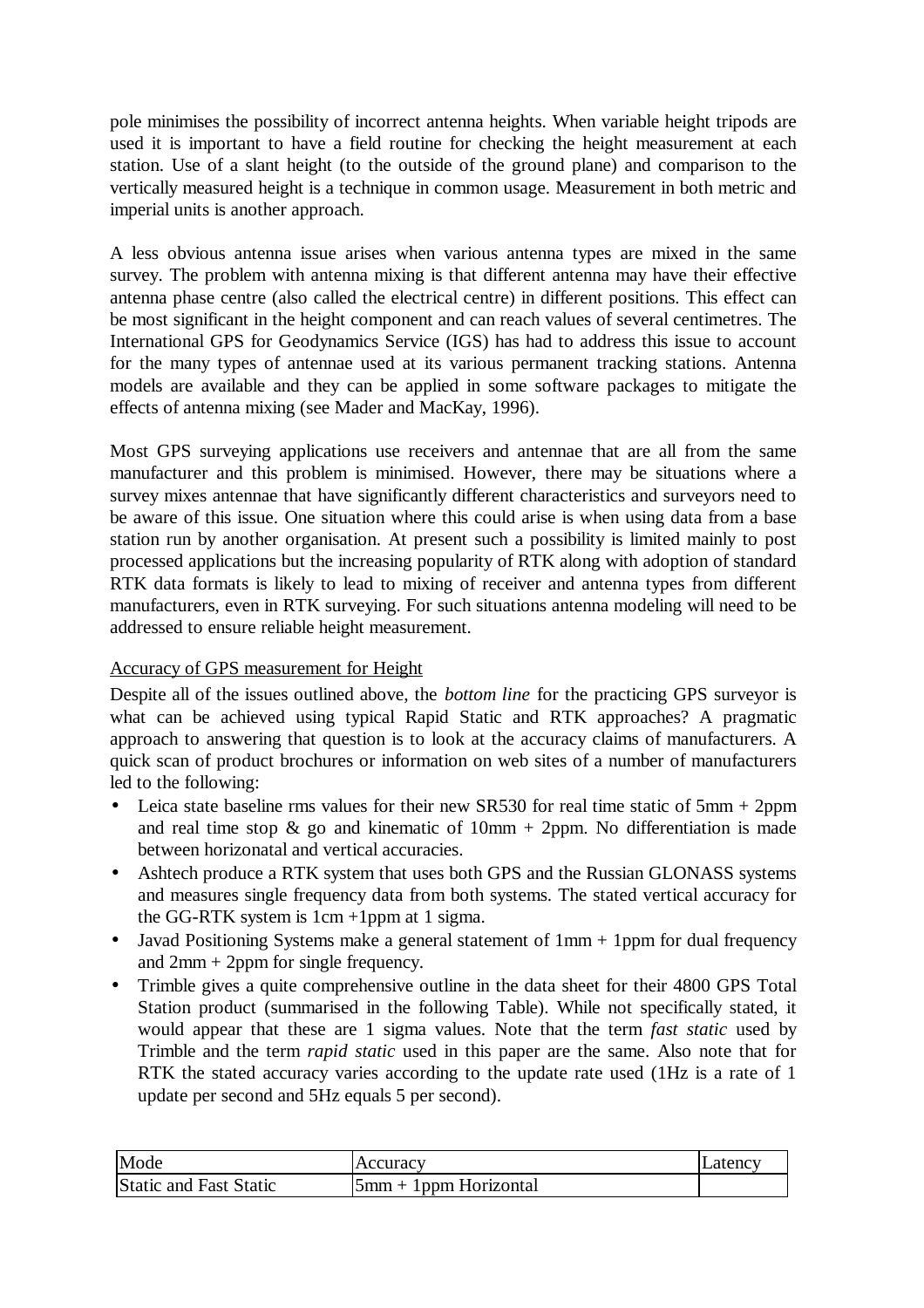|                                 | $10mm + 1ppm$ Vertical          |                   |  |  |  |
|---------------------------------|---------------------------------|-------------------|--|--|--|
| Post processed kinematic        | $10mm + 2ppm$ Horizontal < 10km |                   |  |  |  |
|                                 | $20mm + 1ppm$ Horizontal > 10km |                   |  |  |  |
|                                 | $20$ mm + 1 ppm Vertical        |                   |  |  |  |
| $\overline{\text{RTK}}$ at 1 Hz | $10mm + 2ppm$ Horizontal        | $0.4 \text{ sec}$ |  |  |  |
|                                 | $20mm + 2ppm$ Vertical          |                   |  |  |  |
| $\overline{\text{RTK}}$ at 5 Hz | $30$ mm + $2$ ppm Horizontal    | $0.1 \text{ sec}$ |  |  |  |
|                                 | $50$ mm + 2ppm Vertical         |                   |  |  |  |

If one accepts these figures then the vertical accuracy possible for the types of GPS surveying modes used in most day to day surveys are shown in the Tables below. The table shows values in millimetres for baseline lengths of 1, 5 and 10km. As well as 1 sigma, the table also shows 3 sigma values to give an indication of the worst results that may be expected.

| Mode               |    | $mm$ + ppm | Error in mm $(1 \text{ sigma})$ |     |                 | Error in mm $(3 \text{ sigma})$ |     |      |
|--------------------|----|------------|---------------------------------|-----|-----------------|---------------------------------|-----|------|
|                    |    |            | 1km                             | 5km | 10km            | 1km                             | 5km | 10km |
| <b>Fast Static</b> | 10 |            |                                 |     | 20              | 33                              | 45  | 60   |
| Kinematic          | 20 |            |                                 |     | 30              | 63                              | 75  | 90   |
| RTK1Hz             | 20 |            | ΩΩ                              | 30  | 40              | 66                              | 90  |      |
| $RTK$ 5 Hz         | 50 |            |                                 | 60  | 70 <sub>1</sub> | 156                             | 180 |      |

It must be remembered that the issues and accuracy values outlined in this section are only for the GPS measurements. For day to day surveys over project areas less than 10km in extent, the GPS measurement is often the least significant part of the GPS Heighting problem.

### Limitations due to Geoid Model

GPS surveying measures differences in ellipsoidal heights (h in Figure 1) and to produce physically meaningful heights such as orthometric heights (H) there is a need for a sufficiently precise model of the separation between the geoid and the ellipsoid; the geoid height (N). Also, GPS surveying can measure that ellipsoidal height difference over large distances very efficiently. These two points can highlight problems in the existing geoid model or vertical datum, or both.

In some areas of the world the only available geoid model is a global geopotential model (GGM). A GGM is typically computed as a series of spherical harmonic expansions to a maximum degree and order. Many recent GGM use an expansion to degree and order 360. That means they are able to resolve features in the geoid with a wavelength down to half a degree (nominally 55km). With such resolution, even state of the art models such as the Earth Geopotential Model 1996 (EGM96 - Lemoine et al, 1996) are limited to absolute accuracy at the metre level and relative accuracy at the several decimetre level.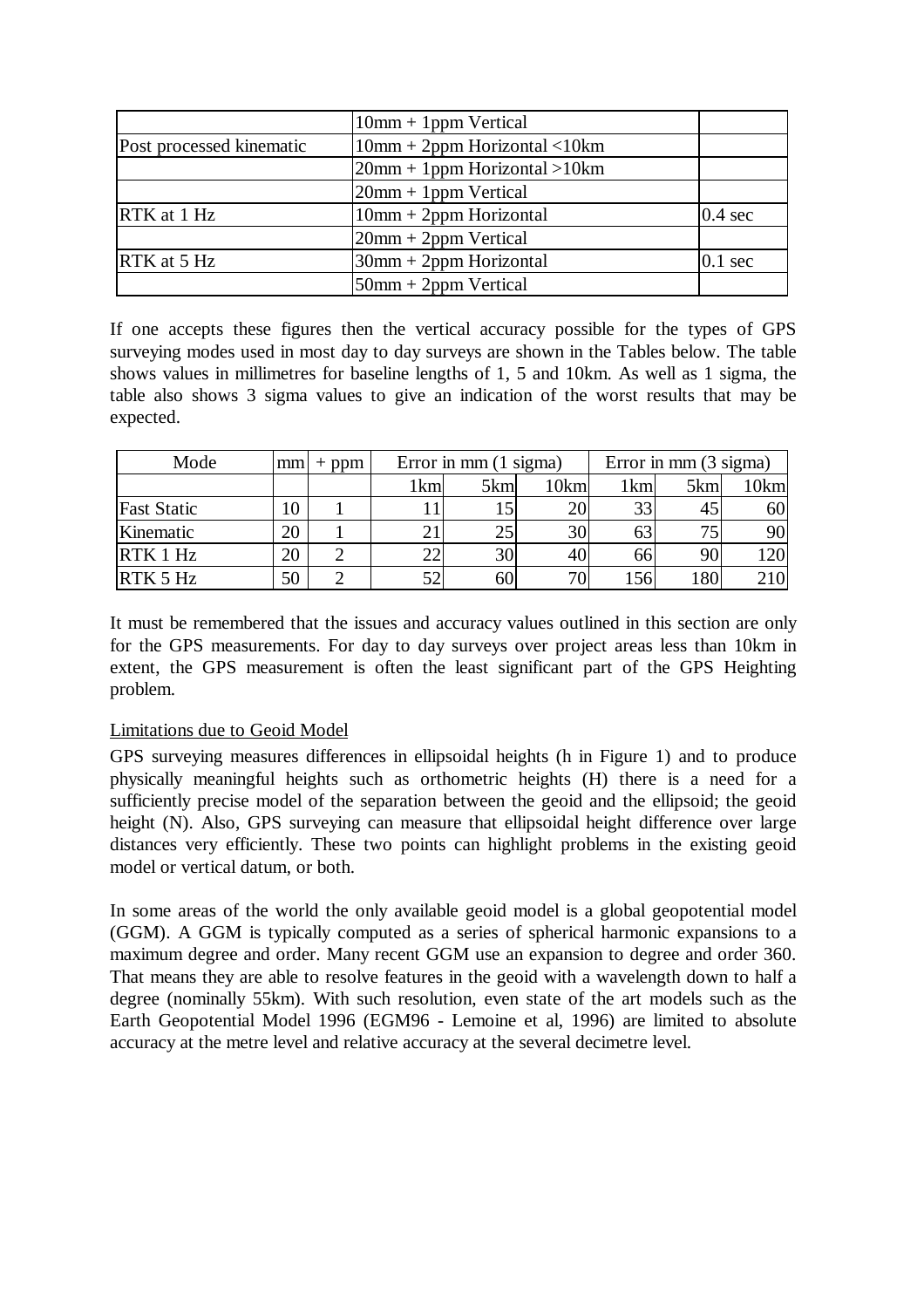

Figure 1 Geoid Height

In many regions of the world, it is desirable to improve upon the accuracy possible using only the GGM by computing a local geoid model. The model typically takes the form of a grid of geoid heights to be interpolated by users as required. Local geoid models are derived in two parts. The long wavelength component comes from the best available GGM while the short wavelength component is computed using locally observed gravity data. The short wavelength component of the geoid can be computed using several techniques, including doing the integration directly (with quadratures or rings), least squares collocation or fast fourier transform. Sunkel (1996) gives a summary of recent geoid developments in various countries. Obviously, geoid height accuracy is strongly influenced by how well the gravity data used in the computation represents the actual gravity field and recent improvements include:

- use of satellite altimetry data for increasing gravity data density offshore,
- use of digital elevation model data (DEM) to account for terrain effects on the gravity field,
- use of DEM data to reflect high frequency gravity field variations and improve the gridding or interpolation of the raw gravity data.

The limiting factors for the inherent accuracy of a geoid model are the amount of variability in the gravity field and in the terrain. A geoid model will typically be least accurate in areas with rugged terrain and highly variable underlying geology.

However in applying a geoid model, its inherent accuracy is not the only limitation. How well the geoid model can be used in conjunction with the existing vertical datum also requires consideration.

# Limitations due to Vertical Datum

The definition of the vertical datum in many areas of the world has often been localized with realization through published orthometric or normal heights from local adjustment of networks of spirit level, barometric and trigonometric heighting observations. Sometimes multiple vertical datum developed with each propagating from a single point such as a tide gauge. Some regional or national vertical datum have been developed by constraining the adjustment of the leveling and heighting observations to the height of mean sea level at one or more tide gauges.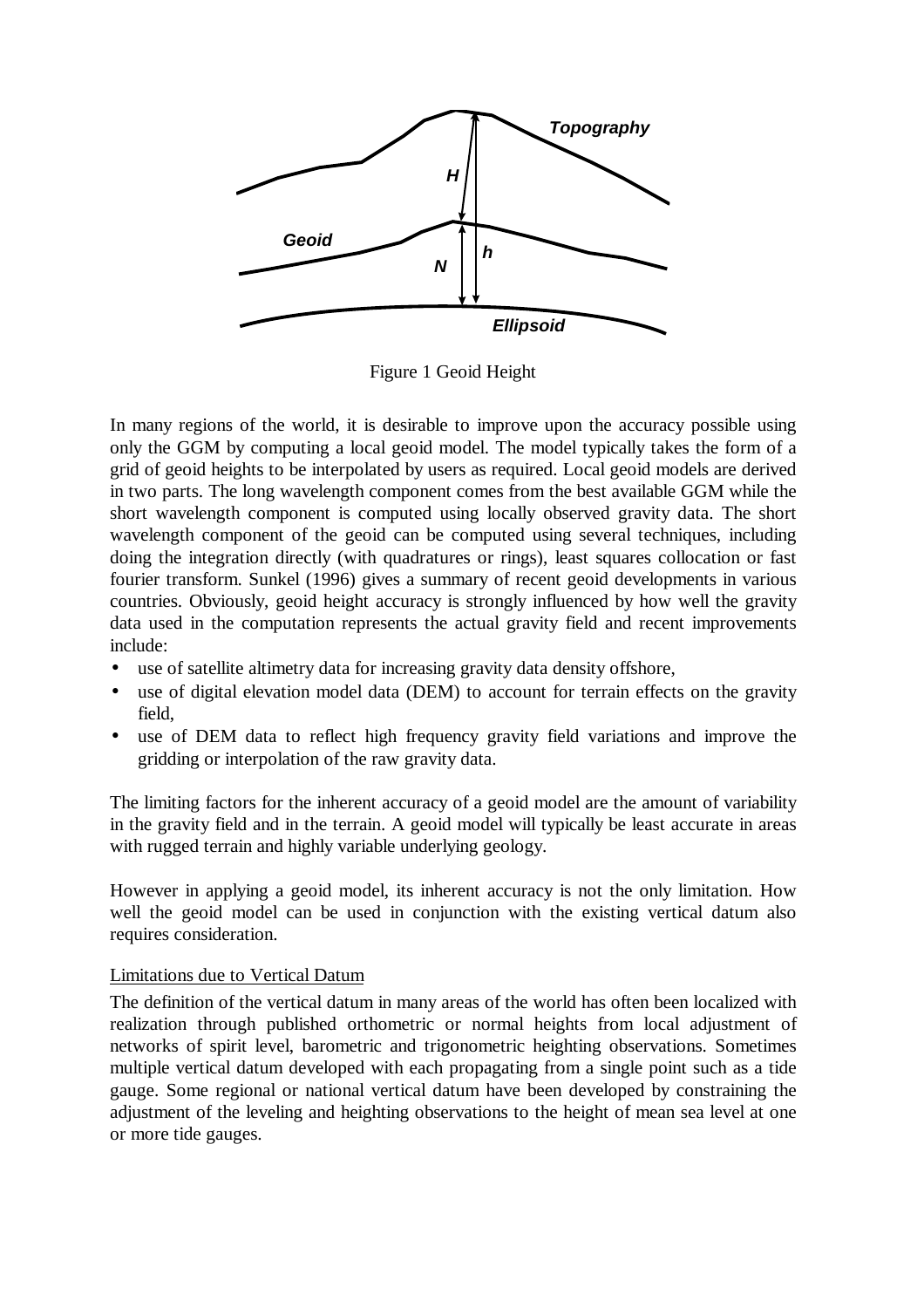In the realisation of the Australia Height Datum (AHD) for example, the adjustment of 97,320km of leveling was constrained to mean sea level at 30 tide gauges. Oceanographic influences along with possible errors in the leveling mean that the surface formed by the base of AHD could be distorted significantly from the purely geopotential surface of the geoid (see for example Featherstone, 1998). In such cases a possible solution is to address the problem at the level of the vertical datum by developing an appropriate model of the distortion and adding it to the geoid model.

Whether or not such a distortion process has been incorporated into the geoid model, it is prudent for the GPS survey to verify the agreement between the geoid model and the vertical datum in a given project area. Occupying at least three existing stations with vertical datum height values as part of the GPS survey can do this. If there is some residual local distortion it can be removed as part of the process of adjusting the survey.

Another issue for modern vertical datum is the need to refine our information management in relation to heights. Prior to GPS, most geodetic databases typically stored only an orthometric (or normal) height for a station because that was the typical form for height observations. With GPS, vertical datum will increasingly be made up of stations at which heights are observed directly as orthometric heights and others at which ellipsoidal heights are observed. There is also a need to treat a geoid height like any other observation type in that it is of a particular quality at a particular time. Without careful management of these different data types any problems can blur into one another and make maintenance and improvement of the vertical datum difficult.

# POSSIBILITIES FOR GPS HEIGHTING

The rest of this paper will examine the possibilities for GPS heighting, focusing on three application areas currently generating interest for the practicing surveyor and covering the full range of achievable accuracy.

### Possibilities for Deformation Monitoring

While many applications for GPS surveying need to produce orthometric or normal heights there are some applications where ellipsoidal heights alone are useful. One such application is vertical deformation monitoring where the most important issue is to quantify a change in height over time and whether any change is relative to the geoid or ellipsoid is not particularly relevant.

Using GPS for deformation monitoring brings the normal advantages of GPS surveying such as no requirement for inter-visibility between stations and the ability to span large distances with high precision. Also, deformation applications require many repeated observations over time and GPS is well suited to automated survey processes that can significantly reduce cost.

Given the limitations outlined earlier in this paper, issues to consider in designing a GPS deformation survey include ambiguity resolution, quality of ephemeris and starting coordinates, multi-path, troposphere, tidal phenomena, antenna modeling and antenna height measurement.

It is possible to account for those issues that are significant over short baselines using commercially available equipment and software and obtain centimetre accuracy heights. However, short baselines are not always practical in deformation surveys where it is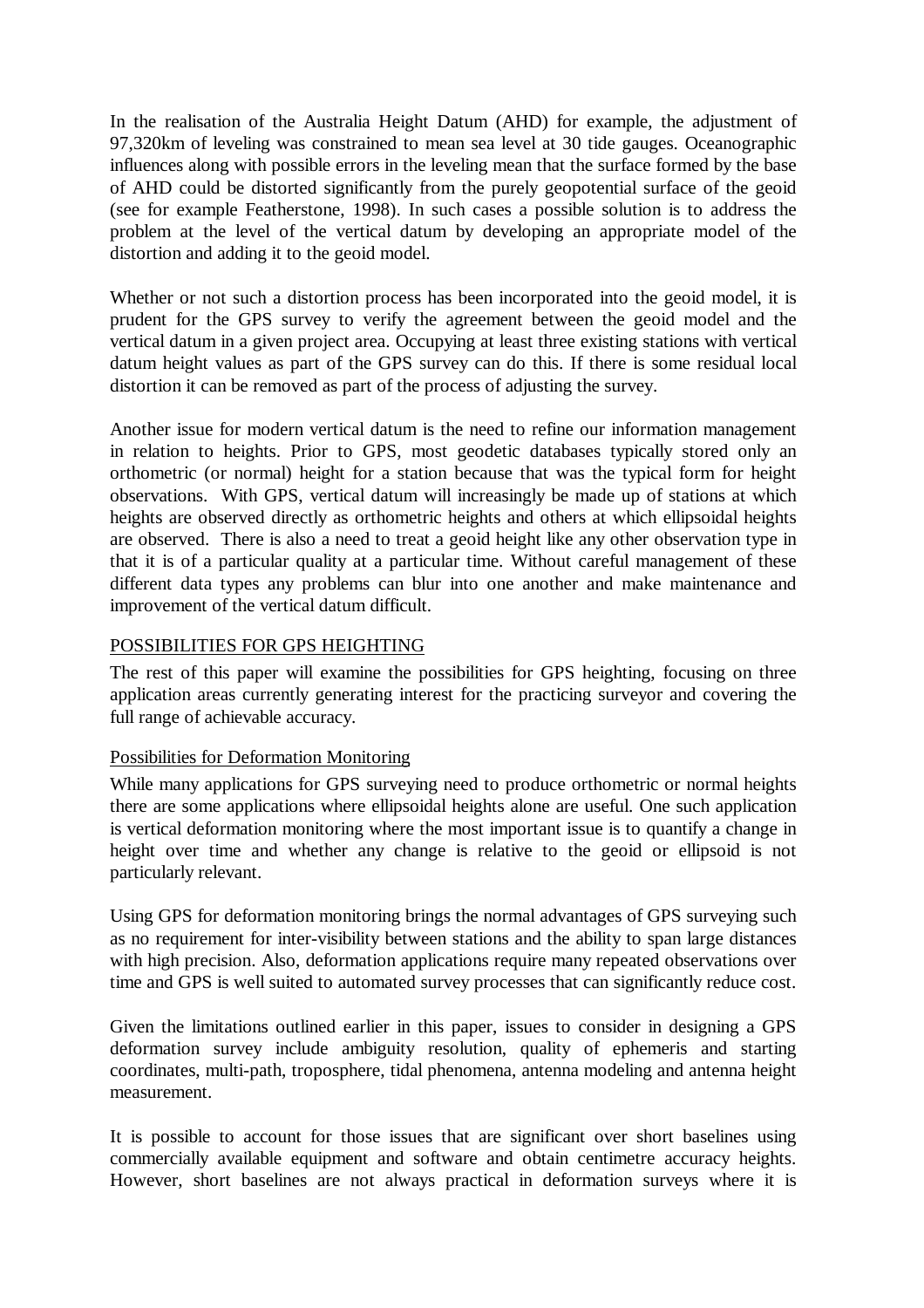necessary to measure to stable fixed stations well outside the deformation zone. Therefore, the accuracy possible from Rapid Static and RTK will not satisfy many deformation monitoring requirements and longer observation periods with data processing in static mode may be required. Centimetre accuracy is possible even over baselines longer than 100km with occupation times of several days and using specialised data processing.



Figure 2 Monitoring Vertical Deformation of a Tide Gauge using GPS

One of the most demanding current applications for GPS heighting is in the centimetre or better accuracy required for monitoring the vertical deformation of high precision tide gauges being used to measure possible sea level rise due to global warming. Early thinking on this problem saw the need for coastal and inland arrays of marks tied to each other and to the global fiducial network by GPS and with leveling from the coastal array to the tide gauge. GPS observations took several days repeated at regular epochs. However, there were problems with isolating the deformation between the arrays and the gauge as well as accuracy limitations with episodic GPS. The state of the art approach recommends use of a permanent tracker mounted directly on the gauge as the best means for obtaining the required accuracy. Both approaches are illustrated in Figure 2. For a comprehensive description of the state of the art in this demanding application see Neilan et al (1997).

#### Application in Real Time GPS Surveying

The high productivity of RTK with its requirement for only a few epochs of data recording, means that many surveyors would like to apply the technique to the height measurements required in engineering applications. However, some caution is required and it is necessary to consider how RTK errors increase with baseline length using a particular equipment configuration. For initial route finding or contour and detail surveys requiring accuracy at the several centimetre level, RTK may well be suited. For many engineering surveys however, the heighting accuracy required is at the one centimetre level and RTK may be suitable but should be restricted to baselines shorter than a kilometre. For projects extending more than a kilometre, several RTK base stations may be required. One way of improving the accuracy of RTK over longer baselines is to observe for longer periods at a point. This approach can be thought of as *real time rapid static*, and brings improved accuracy while maintaining the logistical advantages of real time results.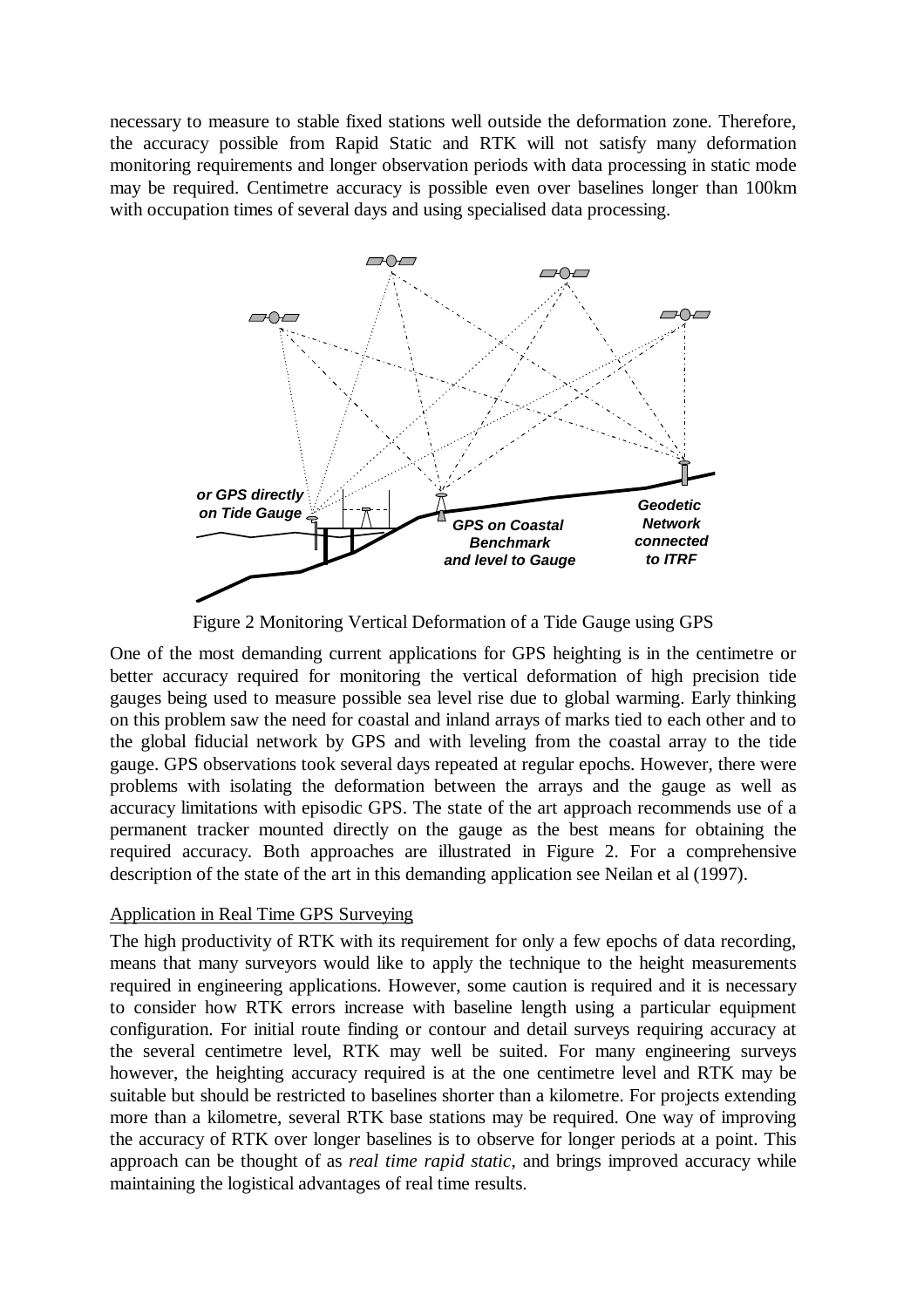Whether range is extended by multiple base stations or by longer observation time, for projects extending over many kilometres the issues of geoid and local vertical datum distortion will need to be considered. Many systems allow incorporation of geoid models into the real time data processing. However, that assumes any local distortions are incorporated in the geoid model to an accuracy sufficient for the project. Some manufacturers provide an additional feature referred to as field calibration whereby any remaining three dimensional distortion can be determined in the field using real time procedures to occupy existing control stations. Obviously, field calibration is subject to any error in the GPS observations over the baseline lengths required to connect to control.

In practice then, when contemplating RTK for centimetre level GPS heighting, it is necessary to develop field procedures that address the many possible error sources. Such procedures also need to be flexible and assessed on a case by case basis.

# Application in Machine Monitoring and Guidance

Many GPS manufacturers are promoting the use of RTK techniques to automate machine monitoring and guidance for application in agricultural, earth moving and construction equipment. It must be realised that such procedures are subject to the same error sources as any other RTK surveying technique and, as outlined in the tables earlier, those errors vary according to baseline length and the update rate being used (e.g. 1Hz vs 5Hz).

It is important to realise that a major reason for the high precision of surveys supporting engineering applications is to give a margin for error. Normally, such margins are desirable given the error which can propagate through the several steps and sets of measurements which may be required over the life of a construction process. If, for some applications, the machinery is positioned directly from the local control in a single step that margin of error may not need to be so stringent. However, other applications will require a high accuracy that is at the limits achievable with GPS in real time. In road construction for example, real time machine guidance may be feasible for earth moving but not for pavement laying equipment.

The major concern is a tendency toward black box thinking and someone who is not aware of all the issues could misuse these highly automated systems. These include the GPS measurement, geoid and datum issues discussed in this paper that can affect the final achievable accuracy for a machine guidance system. It is to be hoped that surveyors who are aware of these issues will continue to be involved in connecting and assessing the local control, establishing the base stations required and monitoring overall quality.

#### **CONCLUSION**

This paper examined in detail the limitations of GPS heighting, including GPS measurement, geoid and datum issues. GPS measurement accuracy can be limited by ambiguity resolution, quality of ephemeris and starting coordinates, multi-path, troposphere, tidal phenomena, antenna modeling and antenna height measurement. The effect of availability and quality of geoid models was also addressed. The characteristics of the vertical datum and its suitability for combination with the geoid model and ellipsoidal heights from GPS were shown to also be significant limitations to the achievable height accuracy. It was pointed out throughout the paper that all these limitations vary in significance from one situation to another.